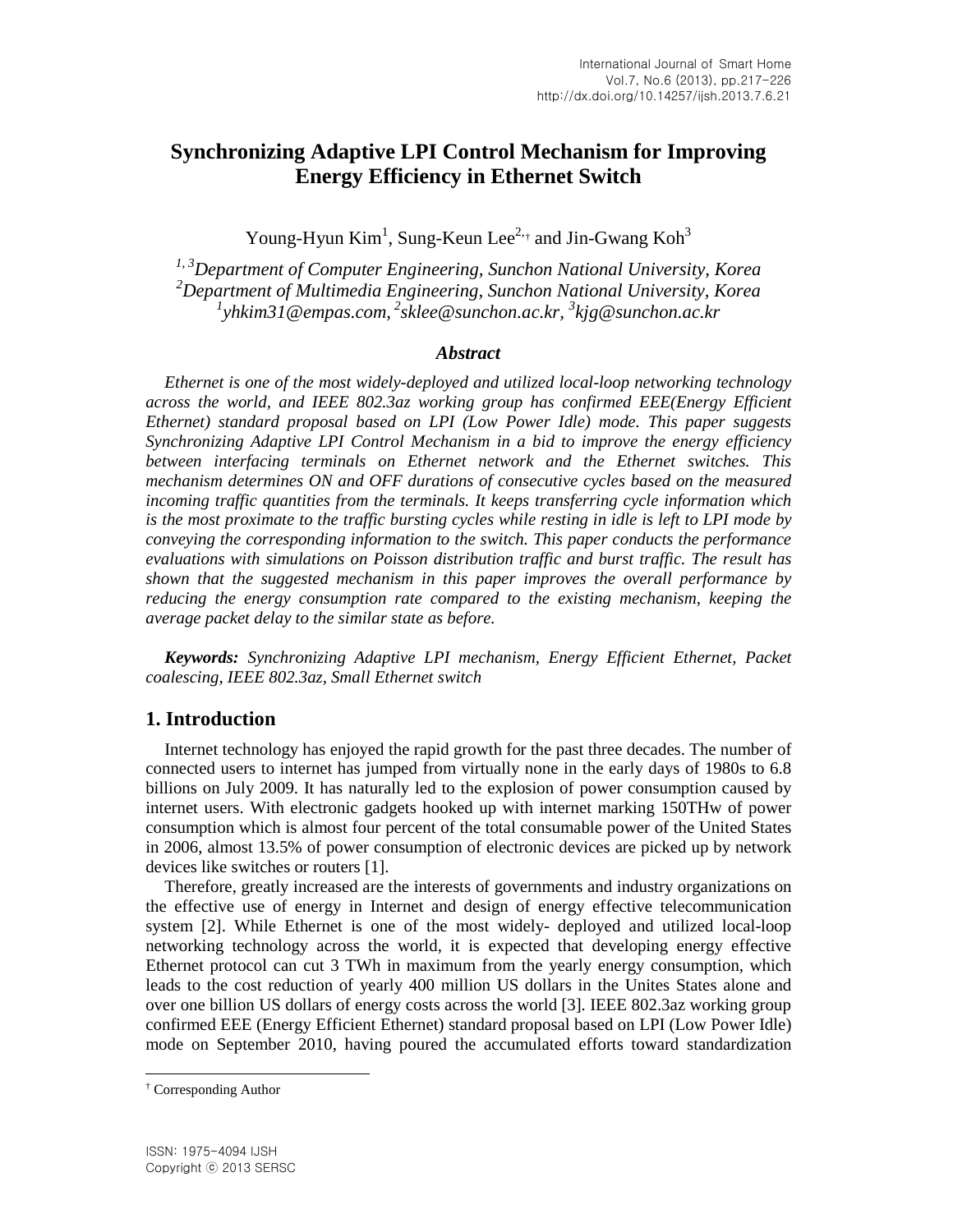works in order to enhance the energy efficiency on internet [4]. LPI is a mechanism to protect the energy from unnecessarily being wasted by switching the corresponding Ethernet link status to idle mode when it has no frames to transfer [7, 8]. EEE can reduce the unnecessary energy wastes at the access network environment which represents low load of traffic characteristic, applying not only for Ethernet network interface card, but also for Ethernet switch [5, 6]. This paper suggests Synchronizing Adaptive LPI Control Mechanism in a bid to improve the energy efficiency between interfacing terminals on Ethernet network and the Ethernet switches. This mechanism determines ON and OFF periods of consecutive cycles based on the measured incoming traffic quantities from the terminals within a certain period. It offers adaptive LPI control mechanism in proportional to the traffic load by conducting synchronous data transfer to the switch, upon conveying ON, OFF period information to the switch.

The remainder of the paper is structured as follows. The second chapter discusses the related studies with energy control mechanism of Ethernet switch. The third chapter suggests Synchronizing Adaptive LPI Control Mechanism based on the analysis which addresses the issues of Adaptive PPSE mechanism. This is followed by performance evaluation with simulations at Chapter 4 and finalized with Chapter 5.

# **2. Related Work**

Periodically paused switched Ethernet (PPSE) was previously proposed to enhance energy efficiency in small-sized Ethernet switch[7]. In this mechanism, port of switch enters either ON state or OFF state. When the port goes to ON state, the switch can send packet normally. When OFF state, power of link turns off, so that packet transmission is stopped. Switch is changing state ON and OFF alternatively while operating. Duty cycle is a value that indicates percentage of time the switch spends in ON state. It can be obtained from (equation 1).  $T_{on}$ denotes the time that switch spends in ON states during one interval, which is tightly related to energy consumption rate of switch.  $T_{\text{off}}$  is the time that switch spends in OFF states.

$$
D = T_{on} / (T_{on} + T_{off})
$$
 (equation 1)

This mechanism is a solution to achieve significant energy saving at the expense of a acceptable level of packet delay, only if duty cycle,  $T_{on}$ , and  $T_{off}$  are set to be proper value, and incoming traffic load is maintained not exceeding certain level. On the other hand, if traffic load increases over certain level, average packet delay also grows substantially high. For this reason, this mechanism is not suitable for transmitting real-time multimedia data properly. To overcome this challenge, adaptive PPSE mechanism was suggested. While the traditional mechanism has a fixed time interval staying in ON or OFF state, the adaptive PPSE considers past traffic load to determine whether to put the switch in ON or OFF state [7]. If pktCount, which denotes the number of packets received while ON state, exceeds threshold, the switch does not enter OFF state, that is, it keeps sending data without going to sleep. Therefore, average packet delay could be maintained under certain value even when there is high traffic load. If the pktCount is under threshold value, it indicates that traffic load is relatively low. In this case, the state of switch would enter OFF state, so that it can save power consumption.

# **3. Synchronizing Adaptive LPI Control Mechanism**

This chapter suggests Synchronizing Adaptive LPI Control Mechanism in a bid to improve the energy efficiency of compact Ethernet switch based on the analysis which addresses the issues of Adaptive PPSE mechanism.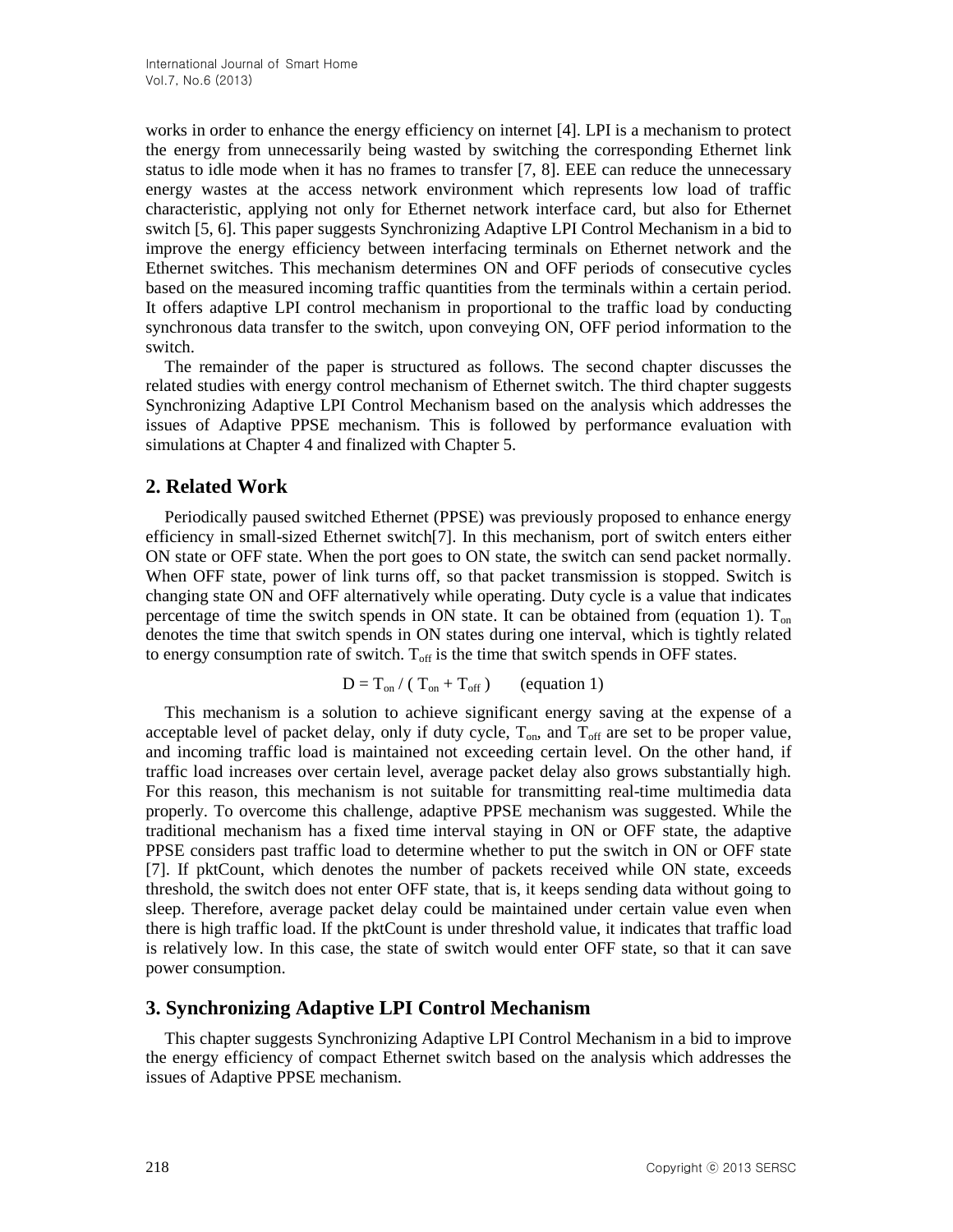The analysis of the simulated result in previous study [7] on Adaptive PPSE mechanism finds the issues and considerations as follows.

First, Adaptive PPSE determines if all the ports should make the state transition to ON or OFF, based on the status of specific port with the highest traffic load among all the ports dangled from the switch. If the number of received packets(pktCount) at the port of highest traffic load staying at ON state, exceeds the threshold, all the ports would keep ON state although traffic loads of other ports are all very low. It has, therefore, been pointed out that this mechanism has the problem being unable to correctly reflect the characteristics of all the traffics incoming to the switch [8].

Second, energy consumption rate sparks sharp increase when the incoming traffic load in the event of applying the fixed duty cycle exceeds the duty cycle. In particular, the number of transferred packets during most of ON period surpasses the threshold when applying low threshold value such as 1000 bytes. It therefore represents 100% of energy consumption rate because it continues to keep maintaining ON state without transition to OFF state.

The energy reduction effects can be hardly expected in this case although the average packet delay is sharply reduced owing to the packets' swift transfer while all the ports stay at ON state. The energy efficiency increasingly grows when the traffic load exceeds the duty cycle even in the event of applying high threshold value such as 5000 bytes. However, the average packet delay has shown to slightly increase without decreasing despite the prolonged ON state. The energy consumption rate for the ideal case is supposed to linearly increase in proportion to the traffic load.

The average traffic load of access network appears to mark no less than 10% of link capacity, which is relatively lower than the one of core network, but the traffic flow is very changeable and has the burst characteristic [8]. Therefore, it should ensure the energy efficiency, keeping proper average packet delay for each case because traffic load has both higher and lower duration than average.

To alleviate the problems of adaptive PPSE as mentioned above, this study proposes Synchronizing Adaptive LPI Control Mechanism. This mechanism segregates every individual port status of Ethernet switch and network interface card by ON or OFF state. Transmission and reception of packets are called off at OFF state owing to power blocking of most components, whereas normal transmitting and receiving are possible at ON state. The switch leads operation with a certain type of recursive cycle, and this paper defines this operation as a default cycle. The default cycle comprises of duration time  $(T_{cycle})$  with certain constant value(e.g. 100msec). T<sub>cycle</sub> defines as sum of variables  $T_{on}$ ,  $T_{off}$  as in (equation 2).

 $T_{cycle} = T_{on} + T_{off}$  (equation 2)

 $T_{\text{off}}$  means a time which a port stays at OFF state while  $T_{\text{on}}$  represents a time which continues to operate as ON. The switch has n ports comprising of (n-1) interface ports to the access network and one core network interface port. The start time of default cycle is synchronized to correctly coincide with all the links, and  $T_{on}$ ,  $T_{off}$  durations of individual links have distinct values depending upon traffic quantities which come to corresponding links. That is, it resolves the issues of adaptive synchronous coupling mechanism by independently managing ON, OFF state transitions by links based on analysis of traffic characteristic of each link. It can improve energy efficiency due to its more concrete capability to correctly judge packet quantities to transmit at consecutive default cycles by performing forecasts on incoming traffic characteristic at the terminal node.

If links of switch are activated, LPI control module of access network device(*e.g.*, PC) sets default parameters for a down-link through initialization process. It sets default parameters for an up-link through initialization process of core network device $(e, g, \cdot)$  router) as the same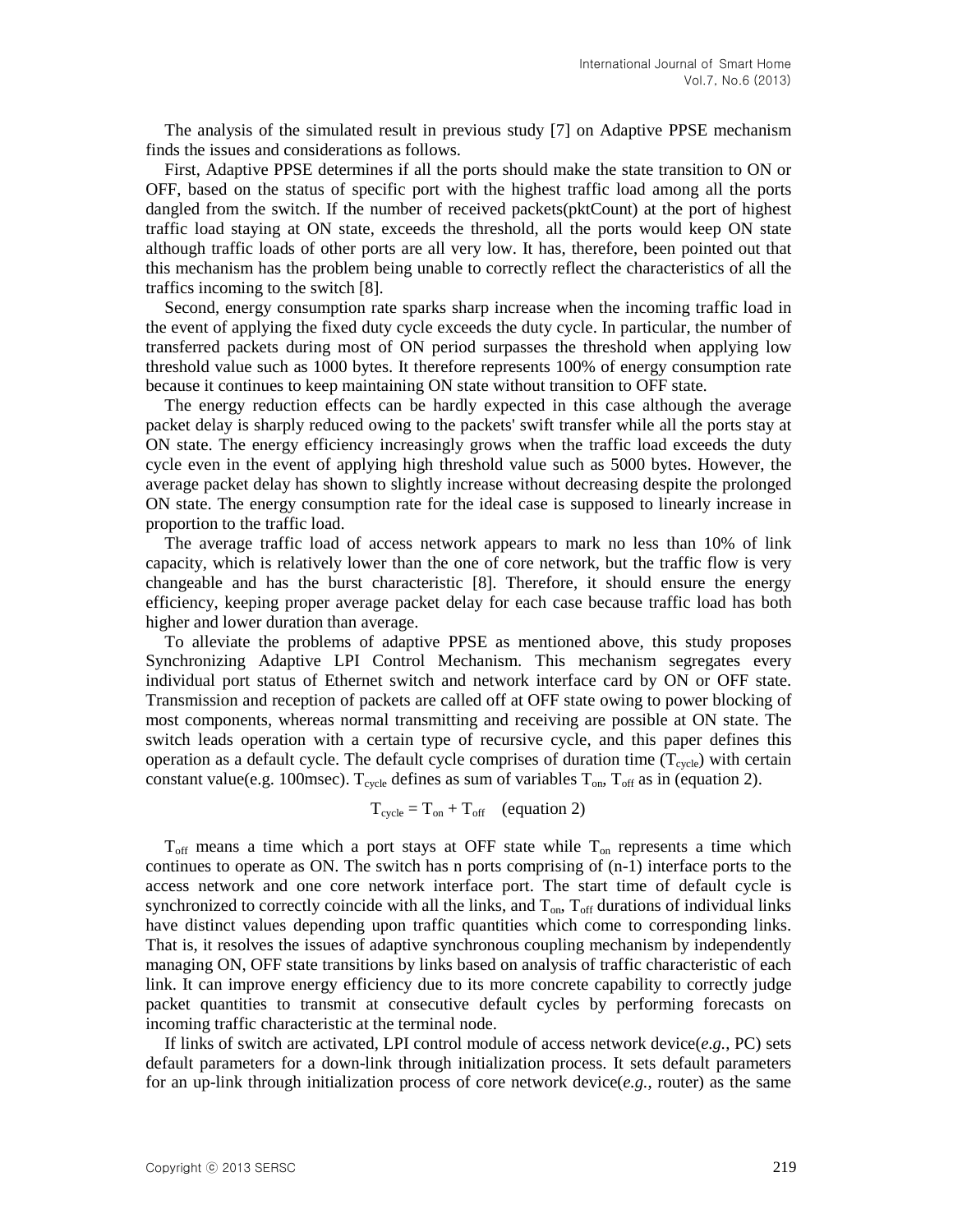as above. Here are default parameters,  $T_{cycle}$ ,  $T_{on\_def}$ ,  $T_{off\_def}$  and,  $T_{on\_def}$  means default value of  $T_{on}$ ,  $T_{off\_def}$  means default value of Toff, respectively. This paper sets  $T_{cycle}$ ,  $T_{on\_def}$ ,  $T_{off\_def}$  with 100msec, 5msec, 95msec, respectively.



**Figure 1. Operational Process of Default Cycle**

This mechanism recursively conducts default cycle which is synchronized between switch and terminal device as Figure 1. This study takes an example of up-link traffic to explain the delivery of packets from terminal device to internet core network, even though Ethernet is of full-duplex communication. The first default cycle comprises of  $T_{on\_def}$  and  $T_{off\_def}$ , and it then operates every cycle in accordance with value  $T_{on}$ ,  $T_{off}$  which have reflected the traffic status. Figures 2 and 3 have shown the detailed operations between switch and terminal nodes in order to improve the energy efficiency on Ethernet.

Each terminal node evaluates the values  $T_{on}$ ,  $T_{off}$  of default cycle, measuring packet quantities which have been received from application layer during OFF period of previous default cycle and stored at transmission queue. It figures out  $T_{on}$  value through calculating the estimated time to transfer the corresponding packets to the switch, considering total quantities of packets, capacity of transmission links and its overhead, and  $T_{on}$  value has the value of  $T_{on\_def}$  multiplied by integer and should not exceed half of default cycle. It derives  $T_{off}$  using Eq. 1. The terminal node delivers  $T_{on}$  value to switch at the instant the default cycle begins. The switch decides  $T_{on}$  period of up-link transmitter at the internet core network based on  $T_{on}$ value of total links, once it receives  $T_{on}$  value from link.

The terminal node cuts back on energy consumption by stopping transmitting packets and letting corresponding link to switch to LPI mode once it reaches the expiration of  $T_{on}$  period, while transmitting the packets loaded on transmission queue to the switch only for  $T_{on}$  period. The switch also reduces energy consumption by stopping packet reception and letting corresponding link to switch to LPI mode during  $T<sub>off</sub>$  period once it reaches the expiration of  $T_{on}$  period, transmitting the received packets to the internet core network for  $T_{on}$  period.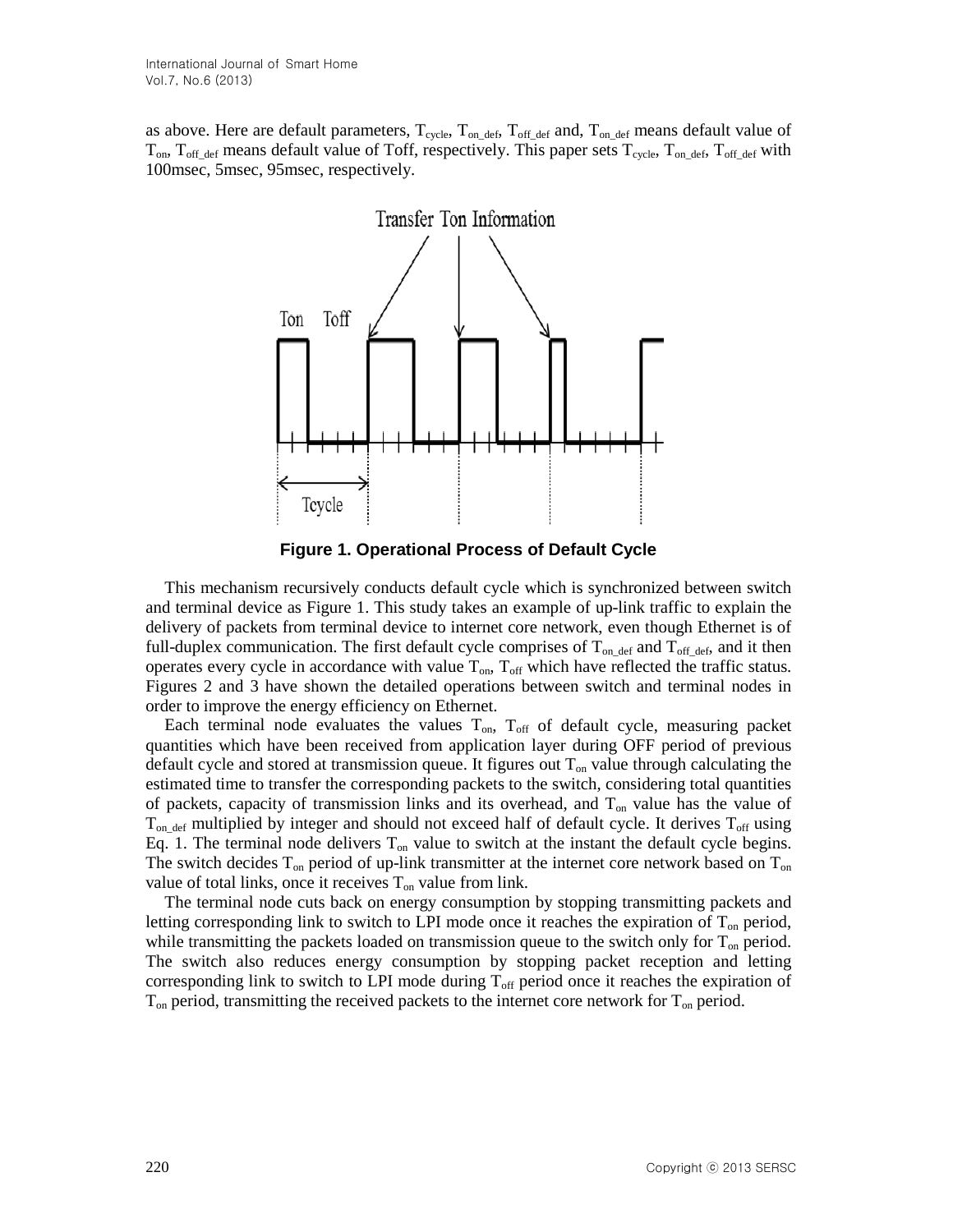





**Figure 3. State Transition Diagram for Switch**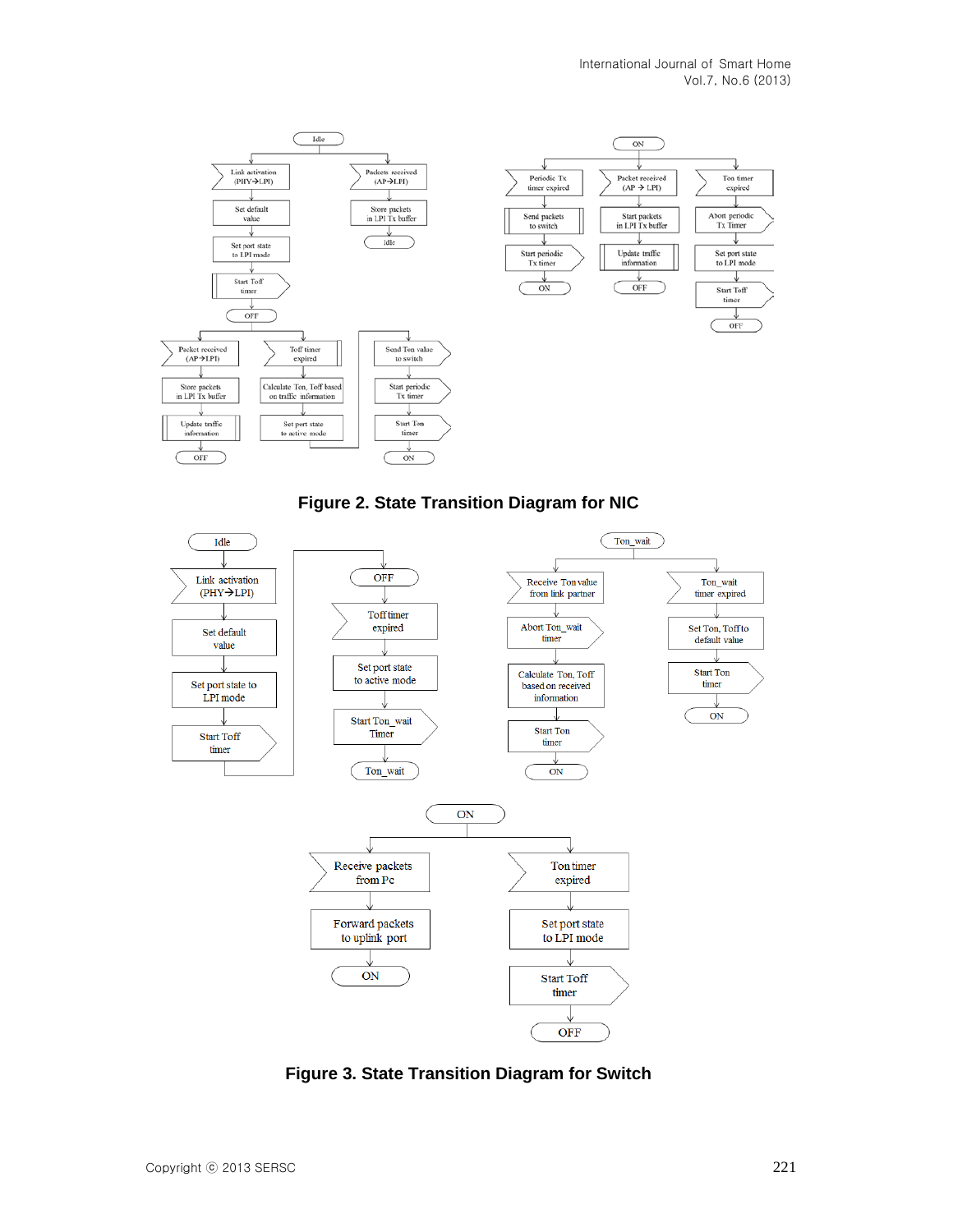# **4. Performance Evaluation**

### **4.1. Simulation Environment**

This study has conducted the performance analysis of suggested mechanism with simulations, using CSIM 20 simulator as a simulation tool [9]. It has performed modeling on traffic gathering from all links connected with switch as a link, applying the same network architecture as the previous study [7]. It has implemented the script determining ON, OFF state transition based on the estimated transmission rate of traffic through checking packet size of gathered link. 10 Gbps has been given to Ethernet link capacity and 100msec for  $T_{cycle}$ for performance analysis.

The incoming traffic pattern has been checked for two cases. First, it has implemented the script to determine the average arrival rate according to the set load, assuming that this traffic pattern follows Poisson distribution which has fixed packet with 1500 bytes. Second, it has conducted the performance analysis using traffic trace file created by synthetic traffic generator [10] in order to evaluate the burst characteristic of Ethernet traffic.

This study has measured the energy consumption rate and average packet delay by moving between interval with  $1 \sim 30\%$  of its traffic load for the suggested mechanism and Adaptive PPSE mechanism with two threshold, 1000 and 5000 packets.

The energy consumption rate is derived from (equation 3), and it has been assumed to consume 10% of energy at OFF state because minimum level of components are activated, and 100% at ON state because all the components work. Aon represents totally operated period at ON state while  $A<sub>off</sub>$  means totally operated period at OFF state while they are being simulated.

$$
P_a = 100 \times (A_{on} + 0.1 \times A_{off})/(A_{on} + A_{off}) \quad (*) \quad \text{(equation 3)}
$$

Packet delay means a time needed for packets to come into the switch and be transmitted to destination link. That is, packet delay means a time required to deliver the packets from network interface card of host terminal device to the destination link through switch.

#### **4.2. Simulation Results Analysis for Poisson Traffic**

Figure 4 has shown the energy consumption rates for cases which encompass ideal case, Adaptive PPSE mechanism, and previously suggested mechanism as a simulation result of traffic with Poisson distribution. The energy consumption rates for the existing switches mark 100% because they always keep ON state regardless of exerting loads. The ideal case in energy efficient Ethernet environment means energy consumption rate varies in linearly proportional to network loads. The result of performance analysis for low and high threshold cases has shown the very similar projection to one of previous study. The reason that this study marks higher energy consumption rate than the previous study was that this study assumed 10% of energy consumption whereas none for the previous study at OFF state.

The suggested mechanism in this study has shown to mark lower energy consumption rate than Adaptive PPSE for most range of traffic loads. In particular, the suggested mechanism has shown to have considerably improved energy efficiency at the range of  $6 \sim 10\%$ , average loads of access network, with details that power consumption rate of the suggested mechanism marks 19% whereas the one of the existing mechanism marks 26.5%.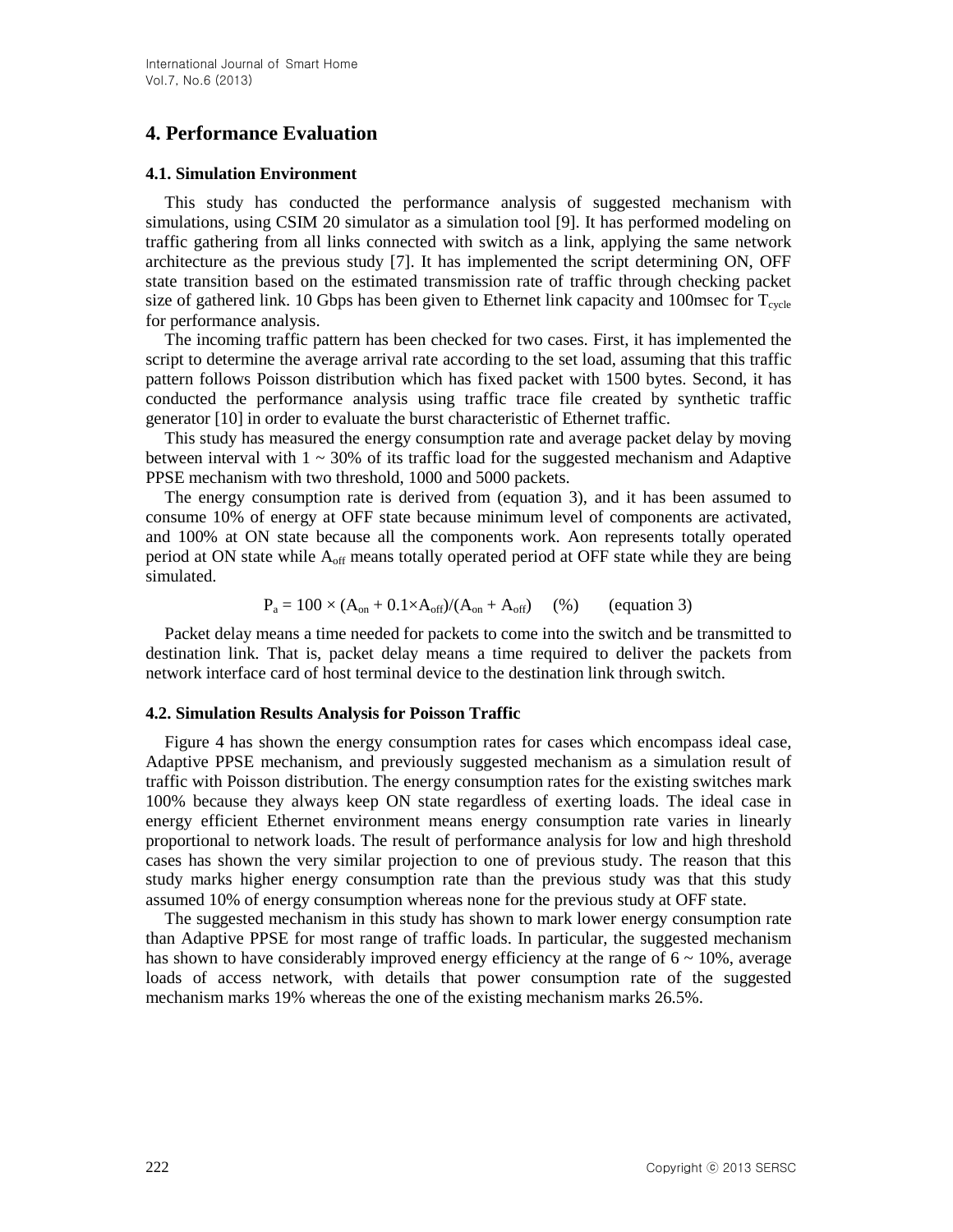

**Figure 4. Power Consumption (Poisson Traffic)**

Figure 5 illustrates simulation results for average packet delay. In case of low threshold, average delay drops at the lowest level. In particular, in case where traffic load is over 12% of link capacity, link is operated on ON state all the time, which means average delay is almost zero. In case of 6% traffic load, average packet delay of proposed mechanism was recorded 43.1msec, which is lower than that of high threshold case (43.5 msec). Average traffic load of access network is 6-10%. In this range, adaptive threshold mechanism shows higher average packet delay than fixed threshold case. Nevertheless, the difference is not significant. In case over 18%, average delay tends to grow gradually. However, since total packet delay is below 50msec, the delay does not affect service quality even for real-time application.

With the proposed algorithm, average packet delay decreases by tiny amount, compared to traditional algorithm. So, it improves overall performance because it reduces energy consumption rate significantly.



**Figure 5. Average Packet Delay (Poisson Traffic)**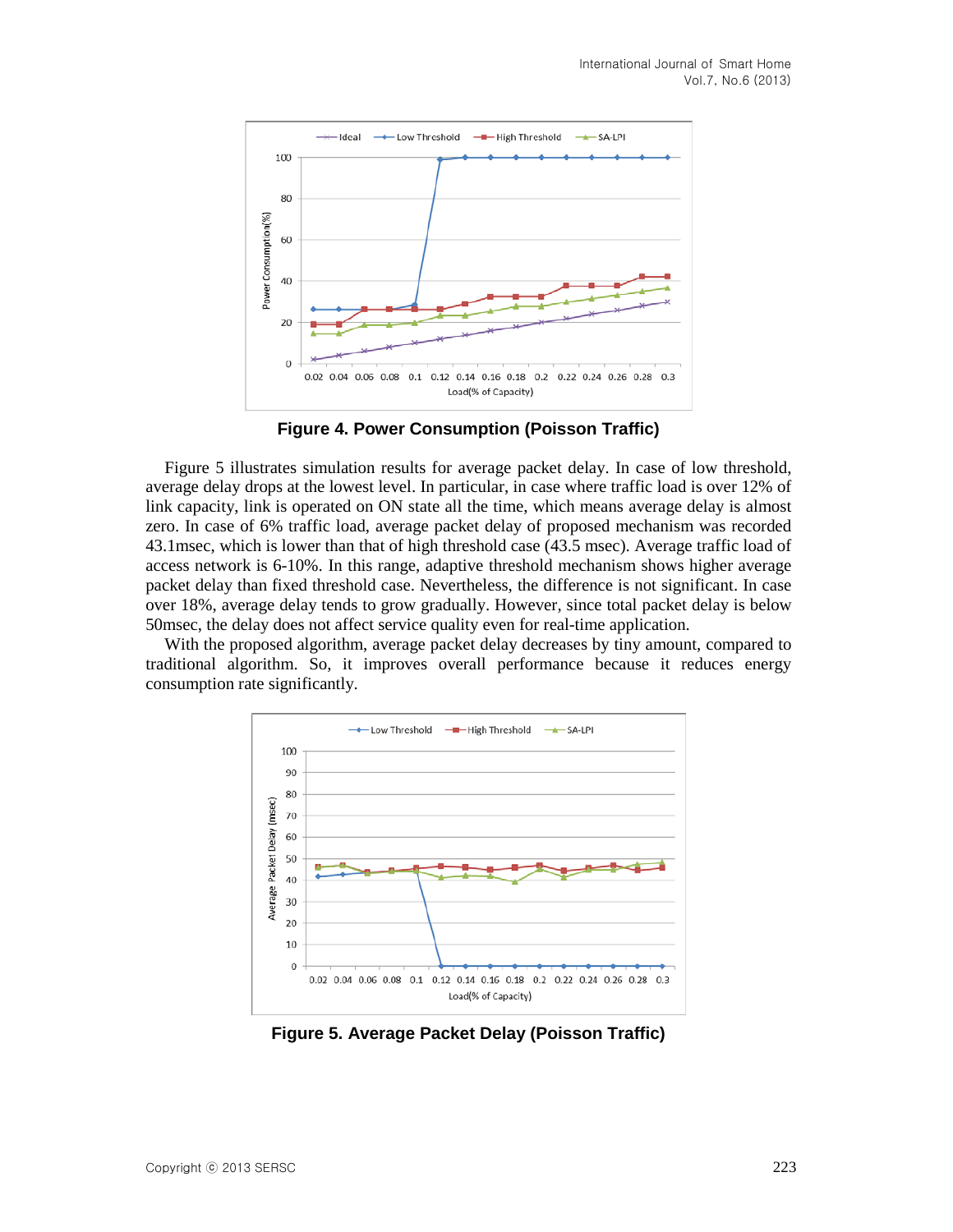### **4.3. Simulation Results Analysis for Burst Traffic**

The same parameters as the previous study [7] have been set for synthetic packet generator in a bid to create the burst traffic trace. Figure 6 represents the simulated result for burst traffic. The performance analysis for Adaptive PPSE has shown the very similar result to the one of previous study as the same as Poisson traffic.



**Figure 6. Power Consumption (Burst Traffic)**

The suggested mechanism in this study has represented to mark lower energy consumption rate than the operating case with fixed threshold for most range of traffic loads. In particular, the suggested mechanism has shown to have considerably improved energy efficiency at the range of  $6 \sim 10\%$ , average loads of access network, with details that power consumption rate of the suggested mechanism marks 19.5% whereas the one of the existing mechanism marks 27.1%.



**Figure 7. Average Packet Delay (Burst Traffic)**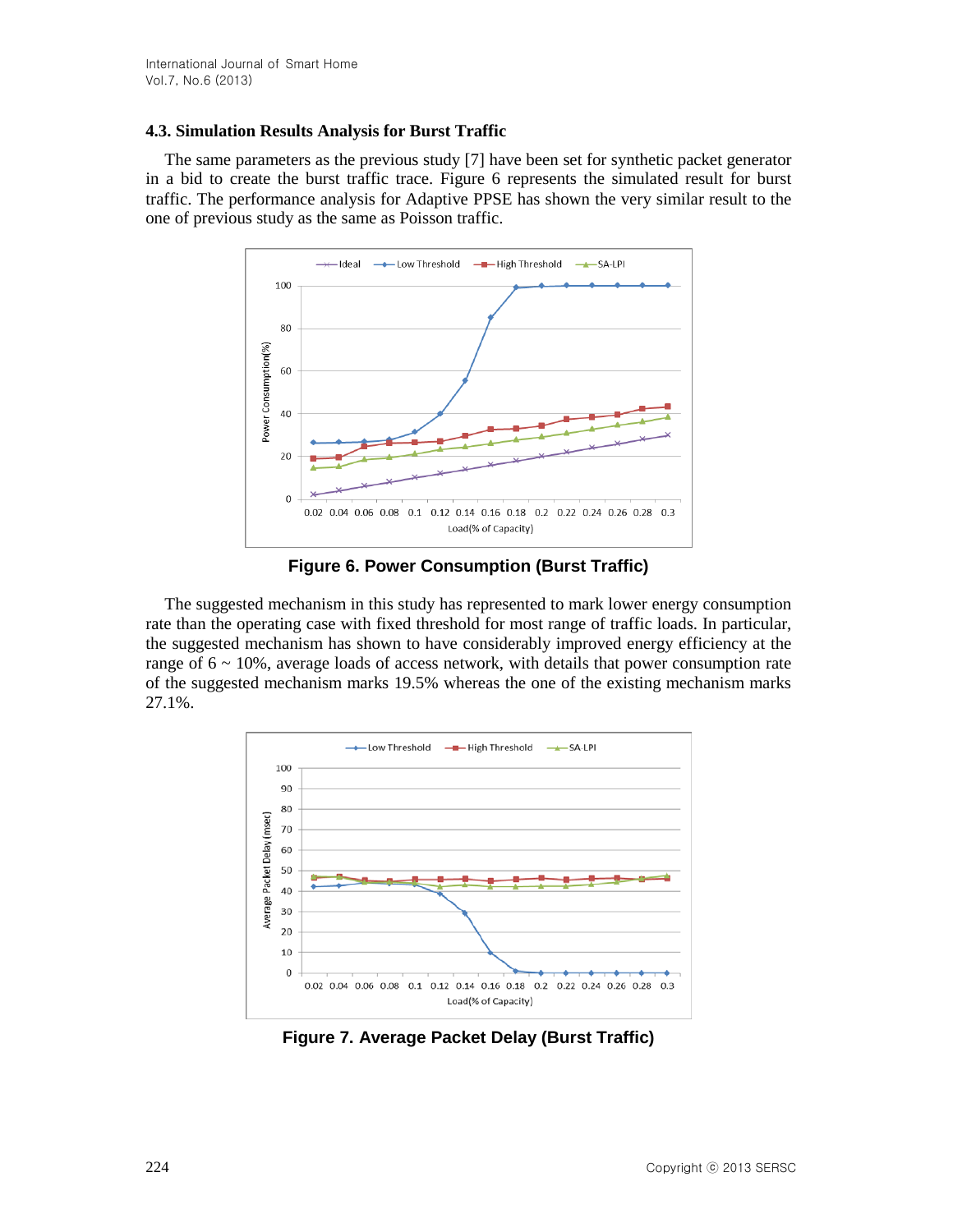Figure 7 represents the simulated result of average packet delay. The case with low threshold has shown to mark the lowest average packet delay, and especially the case whose traffic load accounts for more than 18% of link capacity has represented to mark nearly zero average packet delay because the links always operate at ON state. With traffic load being no more than 5%, the suggested mechanism has shown to have average packet delay of 44msec which is lower than the case with high threshold having the average packet delay of 45.2msec. The suggested mechanism shows to mark higher average packet delay than the case with fixed threshold for range of  $6 \sim 10\%$ , average load of access network, making its difference so marginal. However, the analysis points out that the total packet delay will not make much impact on ensuring the service quality of real-time applications because it is no more than 45msec.

# **5. Conclusion**

The energy consumption of network equipment marks the trend of high rise with increasing transmission rate of access network devices like Ethernet switch, network interface card, including the recent internet core backbone network equipment. That's why active researches on communication protocols have been going on to reduce the energy consumption of these network equipment. This paper has suggested Synchronizing Adaptive LPI Control Mechanism to improve the energy efficiency between Ethernet network interface devices and Ethernet switches. This study determines the subsequent ON and OFF periods, judging from the traffic quantities incoming from terminal devices within the certain periods. Synchronous data transmission is made between terminal devices and the switch by delivering ON, OFF periods information to the switch. Therefore, this mechanism can address the issues that the existing adaptive synchronous coupling mechanism embraces because the switch performs LPI mode through adapting to the traffic loads. The analysis has shown that the suggested mechanism in this paper enhances the overall performance by reducing the energy consumption rate compared to the existing mechanism, keeping the similar average packet delay to the existing mechanism.

The performance analysis has been going on for the environment that each link has different input traffic characteristic. Moreover, the additional study will be going on with analysis on how suggested mechanism will impact on TCP congestion control.

### **Acknowledgements**

This work (Grants No.C0029530) was supported by Business for Cooperative R&D between Industry, Academy, and Research Institute funded Korea Small and Medium Business Administration in 2012.

#### **References**

- [1] M. Gupta and S. Singh, "Greening of the Internet", Proc. ACM SIGCOMM, **(2003)** August, pp. 19-26.
- [2] K. W. Roth, F. Goldstein and J. Kleinman, "Energy consumption by office and Telecommunications equipment in commercial buildings", energy consumption baseline, National Technical Energy Consumption Service (NTIS), U. S. Department of Commerce, vol. 1, **(2002)**.
- [3] C. Gunaratne, K. Christensen, B. Nordman and S. Suen, "Reducing the energy consumption in Ethernet with Adaptive Link Rate (ALR)", IEEE Trans. Computers, vol. 57, no. 4, **(2008)**, pp. 448-461.
- [4] K. Christensen and P. Reviriego, "IEEE 802.az: the road to energy efficient Ethernet", Communications Magazine, IEEE, vol. 48, no. 11, **(2010)**, pp. 50-56.
- [5] IEEE P802.3az, Energy Efficient Ethernet Task Force, **(2010)** September.